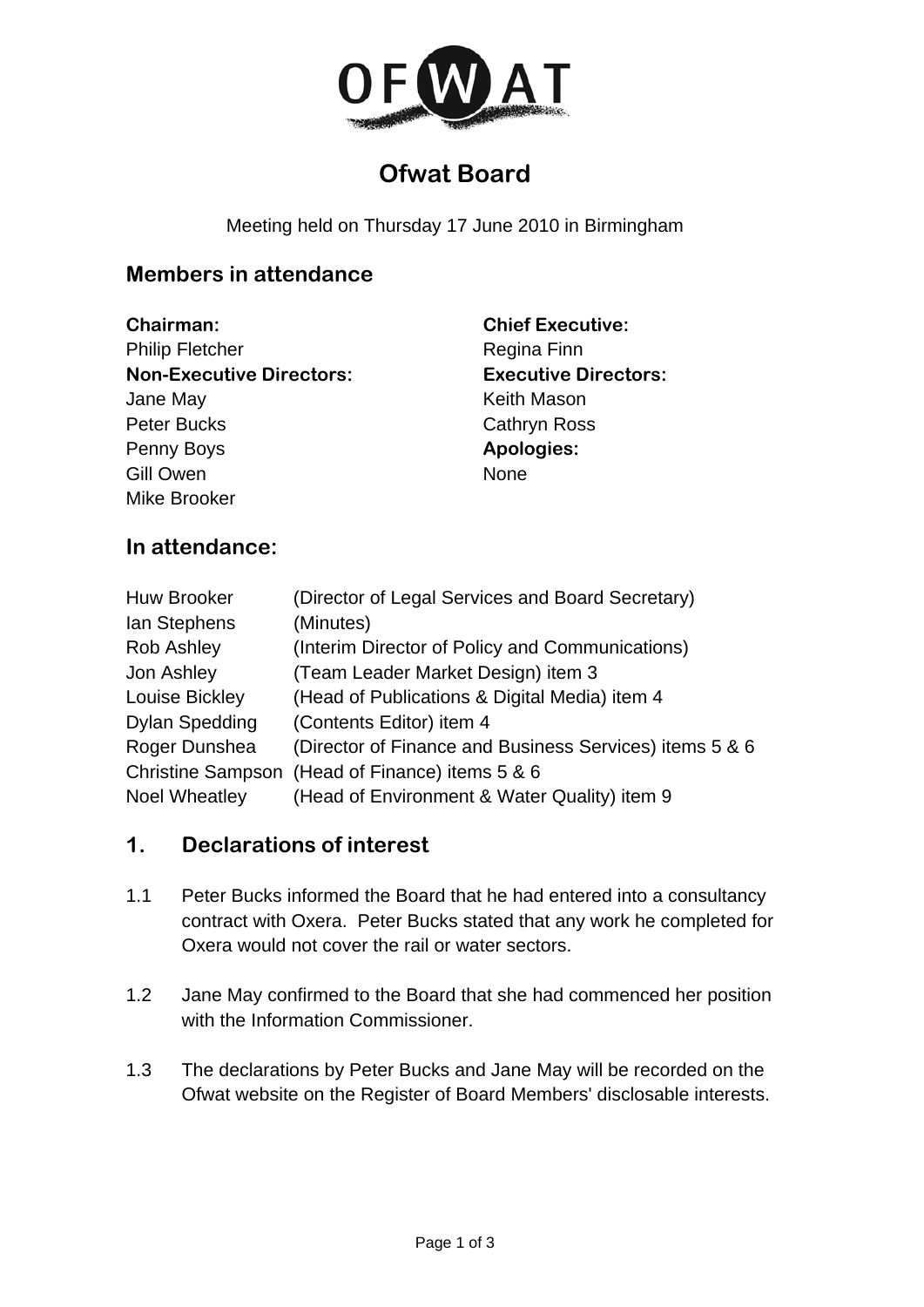# **2. Minutes and actions arising**

2.1 The Board approved minutes of the meeting of 13 May 2010. The minutes would be published on the Ofwat website

# **3. Regulated water markets; sharing Ofwat's work**

- 3.1 The Board discussed and approved key elements of an Ofwat "straw man" model of upstream regulated water markets.
- 3.2 Board commented on the approach to communicate Ofwat's draft proposals and delegated the final sign-off of the related documents to Philip Fletcher and Regina Finn.

# **4. Ofwat's Annual Report 2009-10**

- 4.1 The Board discussed and approved the content of the 2009-10 annual report.
- 4.2 The Board delegated the sign-off of the final report to Philip Fletcher and Regina Finn.

# **5. Audit Committee Annual Report 2009-10**

5.1 The Chairman of the Audit Committee, Peter Bucks, presented the Committee's annual report to the Board. The Board thanked the Audit Committee for its work and noted its findings for 2009-10.

# **6. Resource Accounts 2009-10**

6.1 The Board approved the resource accounts for 2009-10. The Board thanked the Finance Team and Audit Committee for their work preparing the accounts.

# **7. Board effectiveness**

7.1 The Board discussed and agreed a summary of the outcome of the 2010 Board effectiveness survey. The Board also discussed Board succession planning.

# **8. Proposed Objectives for Board for 2010-11**

8.1 The Board discussed and agreed a set of objectives for itself for 2010- 11. The objectives would provide a framework for discussions on Board effectiveness at the year end.